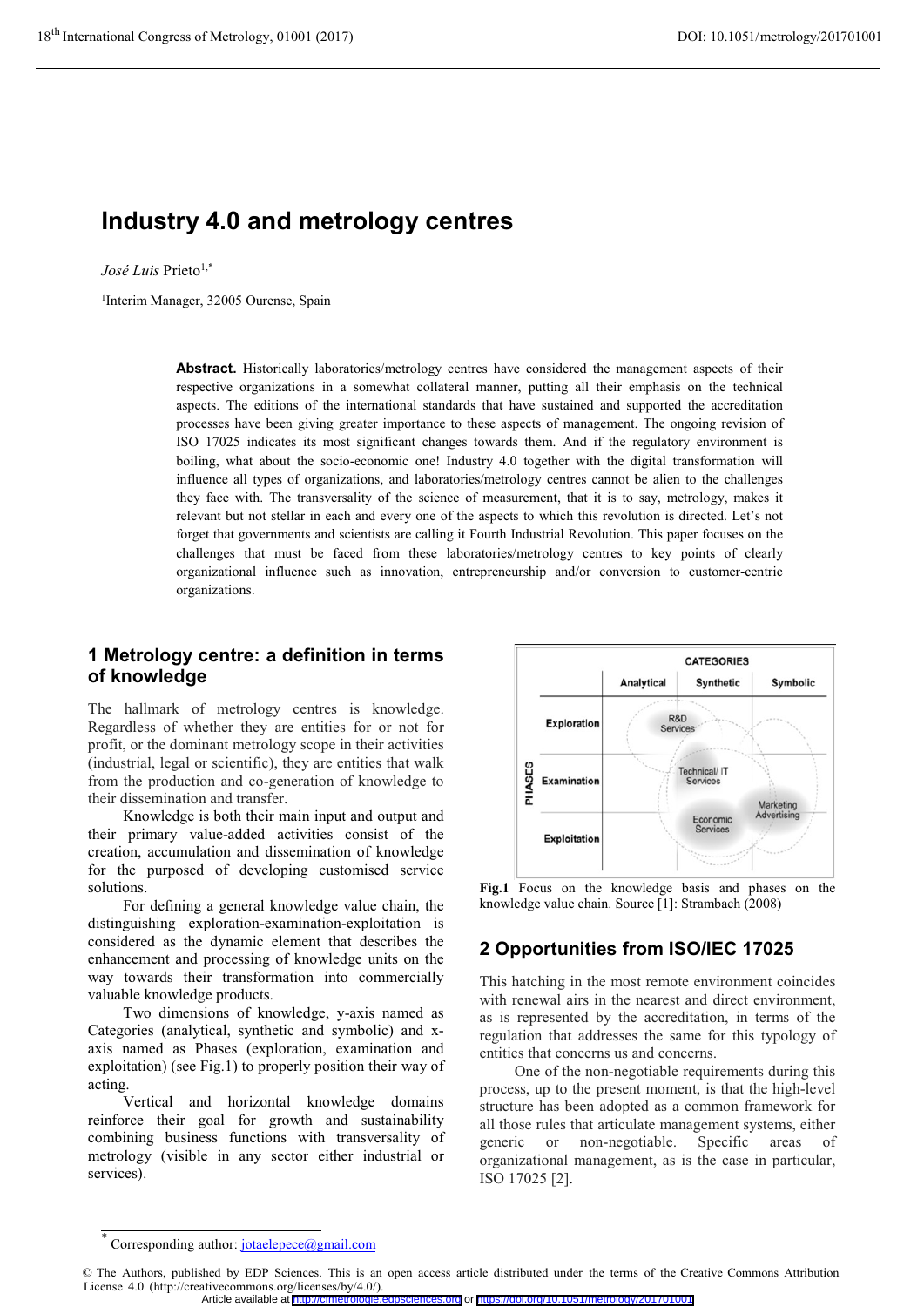This step is pursued in general terms, among other things:

•Establish aligned policies and objectives in overall strategic planning.

•Optimize the allocation of resources.

•Joining the documentary system and certain processes. •Manage improvement initiatives, with common approaches.

•Address conformity assessment in an integrated manner The approach to improvement initiatives broadens the horizon by considering not only risk-based thinking, already implicit in the version still in force in 2005, for example through preventive actions to eliminate potential nonconformities, or to analyze any nonconformity that occurs, And take actions that are appropriate for the effects of nonconformity in preventing their recurrence, but expanding their orientation when planning and implementing actions to address opportunities.

Opportunities that can arise as a result of a favorable situation to achieve an expected result, for example, a set of circumstances that allows the organization to attract customers, develop new products and services or expand the scope of laboratory activities.

### 3 Industry 4.0 and its levers

The availability of digital information, process automation, the interconnection of the value chain and the creation of digital interfaces with the consumer act as levers of digital transformation that are redefining business models and reorganizing industries.

So, the following levers are defined:

• Digital information: the capture, processing and analysis of digital information enables improved predictions and decision making • Automation: the combination of traditional technology and artificial intelligence generates systems that can work autonomously and organize themselves (reducing errors, acting faster and cutting operating costs) • Connectivity: the interconnection of the entire value chain via mobile or broadband allows synchronization of logistics chains, shorten delivery times and innovation cycles.

• Digital access to the customer: internet (mobile and high speed) allows new intermediaries to target consumers who can offer total transparency and new services.

### 4 Organizational challenging mix for metrology centres

The challenges are not only to predict the implications of the technologies around Industry 4.0 but to create new types of organizations and business models that take advantage of the technological possibilities that we have today.

Understanding the changes brought about by the technological revolution and adapting to them the business models of companies is fundamental to develop

the potential opportunities of the new environment and minimize their threats. The change must be constant, coherent, patient and focused

The new models require greater customer participation, greater agility and the development of continuous innovation processes.

Recurring archetypes in most business models: • Firstly, the one based on customer proximity, which uses customer information to offer tailor made solutions for very specific needs and to meet customers' tastes and habits to ensure a personalized and high quality service experience.

• Secondly, it is based on operational excellence, when the objective is to minimize the final cost of the product or service; so that competitive prices can be offered thanks to the reduction of intangible costs to the customer when making the delivery, This way, the excellence of operations is not only focused on the price, but on the guarantee of the service. • The third is focused on the coordination of the value chain, creating value through the synchronization of the initial and final ends of the value chain

#### 4.1 Innovation

The introduction of new technologies positions the organizations before a complex network of opportunities and challenges that generate changes in the management practices and favor the appearance of new organizational forms.

 An innovative entity aims to transform technological and market constraints by developing distinctive organizational capabilities that competitors cannot easily imitate.

 The basic challenge of an innovative entity is to evolve towards an ambidextrous organization, maintaining the balance between exploitation and exploration or between stability and change and, in addition, constantly coordinating the two aspects in a dynamic way.

 The double quest for stability and change is a fundamental paradox in all forms of organization and poses a major challenge to firms operating in today's business environment.

 Exploitation extends existing knowledge while exploration requires the creation of new knowledge and ideas. In any case, the key to a company's long-term success lies in its ability to exploit existing skills while continuing to explore new possibilities, in order to compete in both mature and emerging markets.

#### 4.2 Entrepreneurship

For decades, scale and size have been desirable traits in a company. In this new panorama drawn by the Fourth Industrial Revolution, adaptability and agility will eclipse them more and more.

The venture is attributed to organizations that create favorable environments or spaces to which new lines of services or improvements are added to existing ones, that promote acquisitions or that stimulate R & D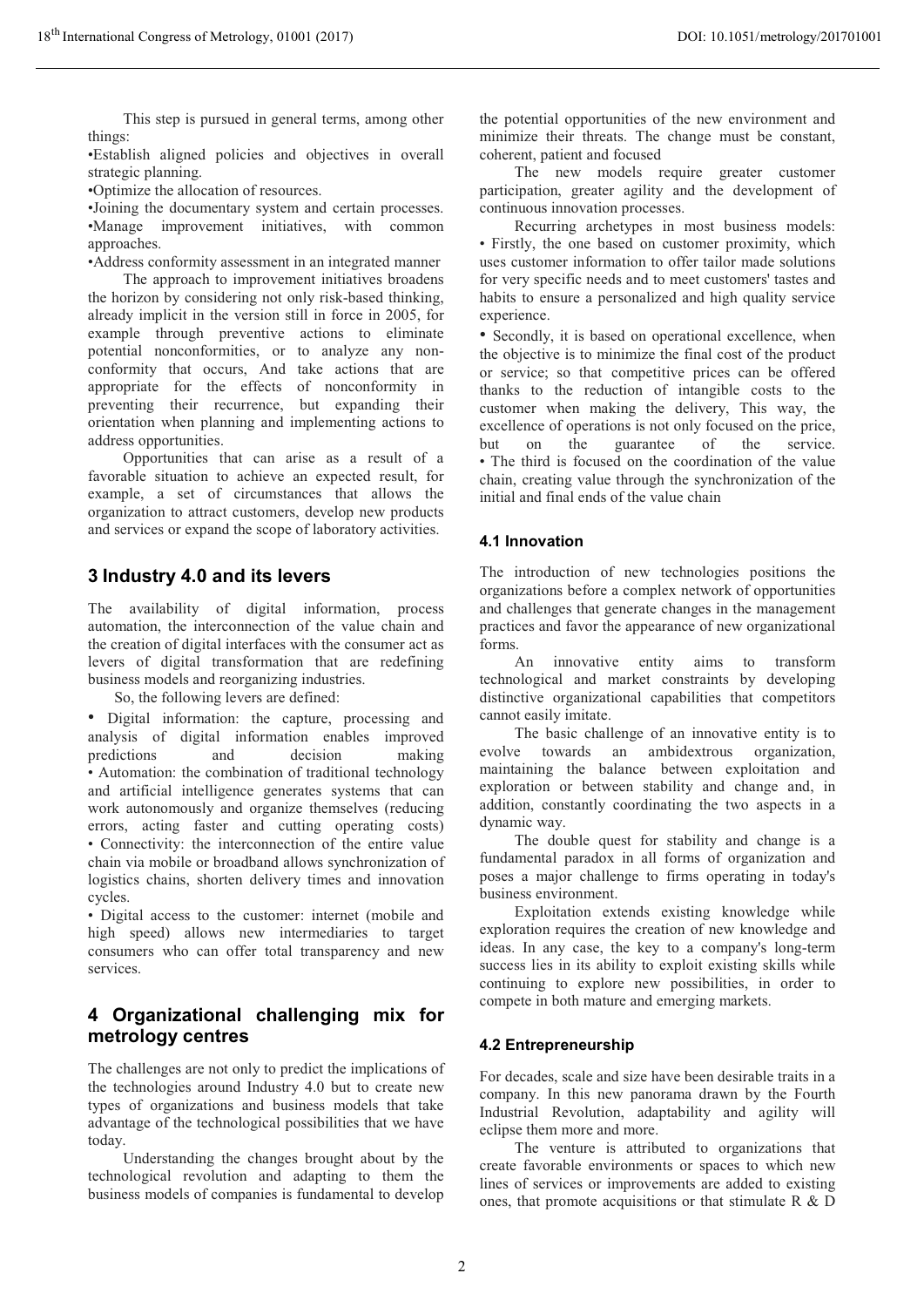through the development of entrepreneurial talent from within the organization.

The information flow is needed in a constructive way to enable decision making to facilitate the adoption of initiatives aligned with a broad and multidisciplinary vision and to strengthen the confluence of workers' values and organization

The distance between information and decision making results in the following structural failures: • Information progresses slowly and knowledge takes a long time to implement.

• Reality is distorted at each point of transmission.

• The information flow pattern inevitably gives way to a tremendous amount of intelligence and intermediate experience.

• The process often causes organizations to behave in a sociopathic way, since it ultimately forces employees to do things against their best judgment

 The solution is to find a border, take advantage of the data to scale rapidly and become a new core business.

The evolution towards the entrepreneurial organization takes as factors to handle the following: Resources, Attitudes and Skills. Otherwise you can talk about these factors as POWER (Resources), WANT (Attitudes) and KNOW (Skills).

The evolutionary movement has to take into account the starting point, in a trihedron that is defined by these three vectors.

In the case of laboratories / metrology centers, these are mostly in the area of Resources (POWER) - Skills (KNOW), so the challenges in this new environment must focus on gaining depth in the vector Attitudes (WANT).

Within the field at hand, the following evolutionary pathways can be identified in general: •Studying new ideas, valuing them, contributing existing knowledge within the entity and investing in them

•Rethinking how to act (through professional enrichment and personal empowerment), still lacking the resources to take advantage of missed opportunities. •Find another entity in the ecosystem that has the resources and attitude to offer its own knowledge and associate

 The desired ideal position must result from combining all three factors into dimension sufficient to be recognized within the value ecosystem.

Competition at the global level leads each individual within his or her organization to assume its leading role in the development of its future.

#### 4.3 Customer-centric

Digital uses of consumers transform demand, which for companies means re-positioning the final consumer in the "centre" of their development logic, for example by increasing the value proposition to the customer with greater reactivity, personalized attention or quality of superior service.

This strategy fundamentally aligns the company's products and services with the desires and needs of its most valuable customers, with the specific objective of obtaining greater profits over a longer period of time.

The well-being of the clients has to be known, via metrics and panels of the client, by all levels of the organization including the meetings of the senior management.

The maximum of action tries to reduce distance with the client. For this, all the staff is invited to participate to improve the customer experience, as this is not only a task of customer service.

Most valuable clients and clients with a long-term relationship with the company are recognized, rewarded and treated so that the appreciation for their loyalty is clearly demonstrated.

Clients are invited to provide new insights and to join the organization, through their participation in councils and client groups.

Reinforcement of the focus on the client to anticipate and respond to their needs and habits, reactivity, personalized attention and quality of service, interactive approach with the community of customers are ways of action to achieve customer-centric organization.

Similarly, digitization provides solutions, for example by creating direct contact between producers and final consumers, complementing distributors. It also helps to renew products, through "connected objects", mass customization or online services.

Business ecosystems are more than just one of the organizational formulas of the digital economy. Its philosophy of cooperation represents one of the central visions of the digital economy.

These are achieved through the creation of collaborative environments not only within the company itself, but with the outside: partners, partners, suppliers, customers and even the competition itself.

All interact with each other and with their environment, thus maintaining the balance of the system and seeking to ensure the survival.

### 5 Conclusions

Industry 4.0 could truly transform the way companies, and metrology centres as well, operate and enable them to tap into new sources of value.

To achieve this transformation, companies follow a set of imperatives:

- Gain an in.depth understanding of how Industry 4.0 can create value in the specific context of your operations. Identify ways to reach the next frontier of value creation instead of pursuing incremental improvements.

- Articulate a bold vision for how you will apply digital technologies, and establish ambitious, stepchange objectives across the organization. Independent initiatives scattered throughout the company, without clear vision and coordination from the top, will not produce significant, long-lasting benefits.

- Inmediatily start retraining the workforce and hiring new workers to fill talent gaps. Companies that